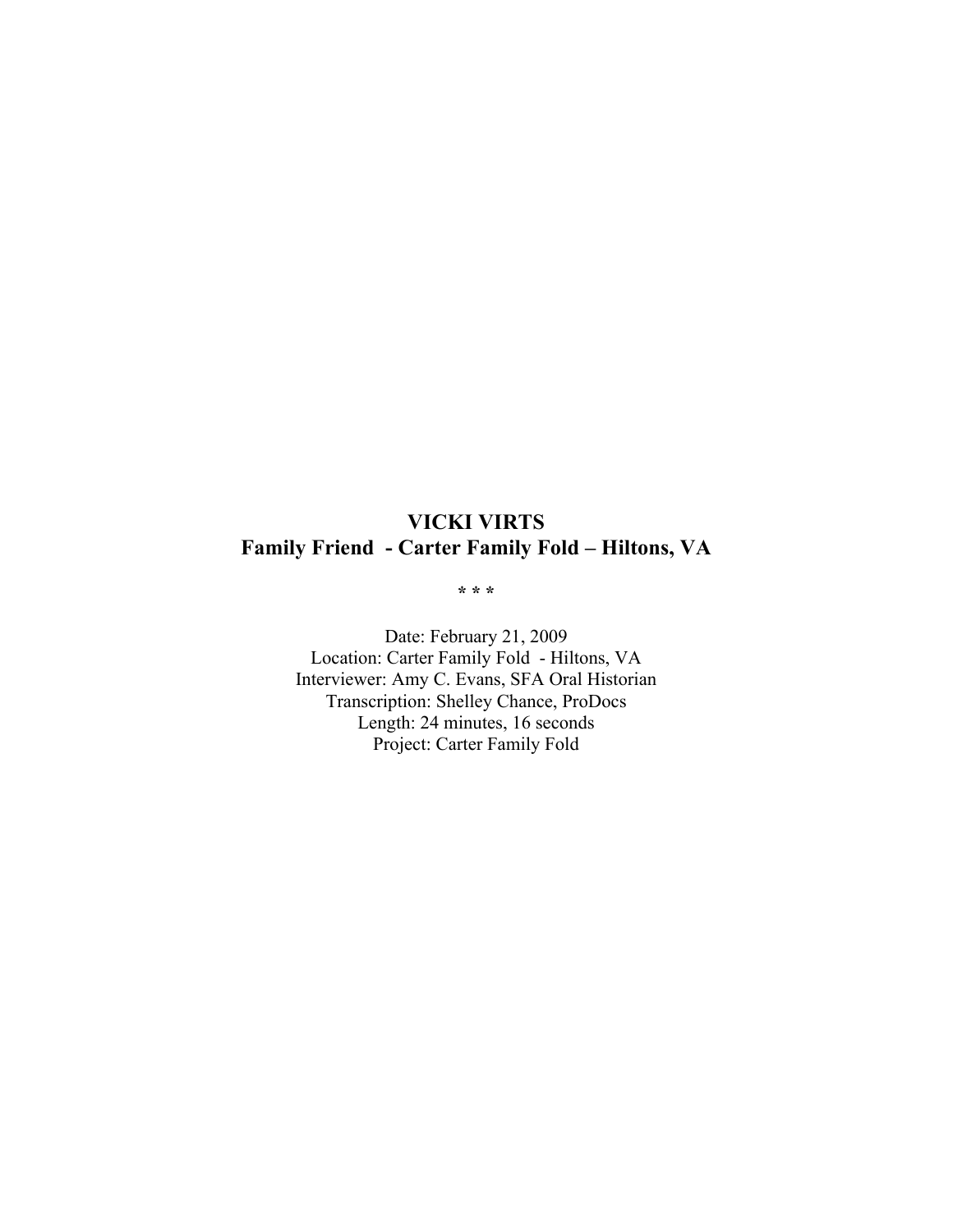## **[Begin Vicki Virts-1 Interview]**

## **00:00:02**

**Amy Evans:** This is Amy Evans for the Southern Foodways Alliance on Saturday, February 21, 2009. I'm in Hiltons, Virginia, at the Carter Family Fold in the music here—room back here right before the band arrives. And I'm with Vicki Virts, and, Vicki, if you wouldn't mind saying your name and your—your connection to the Carter Family?

## **00:00:20**

**Vicki Virts:** Thank you, Amy. My name is Vicki Virts, and I grew up here in the community, lived next door to Janette [Carter] and [her daughter] Rita [Forrester] and spent a great deal of time in their home as I was growing up.

## **00:00:34**

**AE:** And if you don't mind my asking your birth date for the record, if you don't mind sharing that?

**00:00:45**

**VV:** November 2nd.

## **00:00:47**

**AE:** Okay, fair enough. And so could you just kind of talk about growing up around here and and your experience in the kitchen of the Carter Family and—and music and all of that?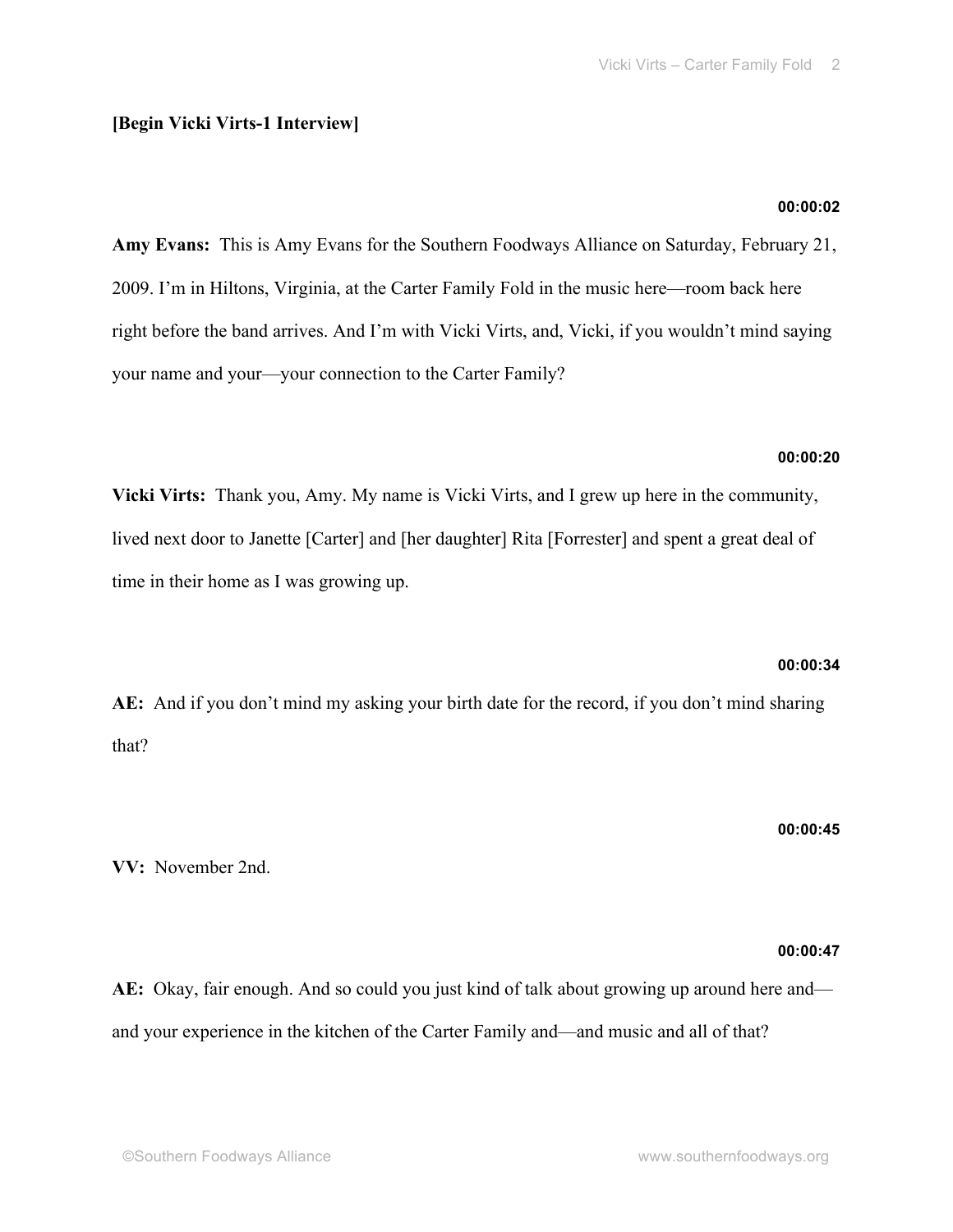#### **00:00:56**

**VV:** Sure. It was—it was a great place to grow up as a child. It's a very rural Southern community; everyone in the community is very close. And it was a—an easy time to grow up. It was before there was a lot of concerns about safety and as children we were just pretty much allowed to run freely between homes, and there was no concern about where you were. You left in the morning and came home at night, and during the day you were just floating from home to home, and wherever you happened to be was where you ate your meals. So I ate a lot of meals at Janette's house and she was—I can testify, she was a wonderful Southern cook.

## **00:01:39**

**AE:** What kind of things that she made stand out in your memory?

#### **00:01:41**

**VV:** Well she was—I spent a lot of nights there, and she was a wonderful cook for breakfast. She got up really, really early before, of course, we rolled out, so she would get up at like 4:30 in the morning and make biscuits, and then we'd get up at maybe 7:30 or 8:00. And she would take the biscuits that she made earlier and split them and then toast them, so toasted biscuits and drinking Pepsi for breakfast at Janette's house is—stands out in my memory. But she was a great cook. She would—we would be, you know, like playing a game in the living room, and she'd disappear into the kitchen, and it seemed like ten minutes later she'd come out with a, you know, plate of homemade cookies or fudge or—she was just a really great cook. I mean she'd stir things up from memory; she didn't use recipes. She was, you know, the true cook, and you'd try to get her tell you how she made it, and she'd be like, "Oh, you know, you just take a pinch of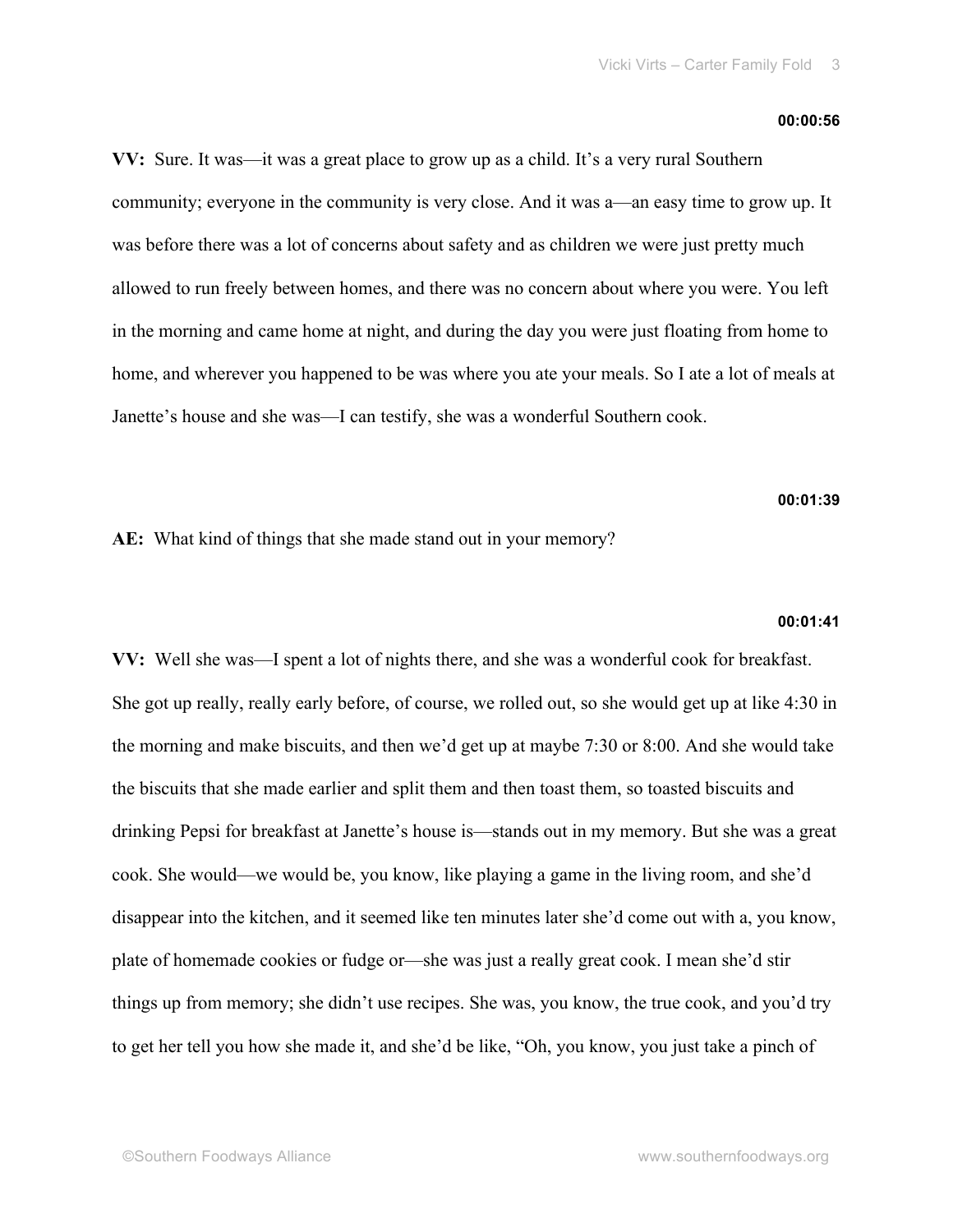this or a pinch of that," so you could never replicate what she made, but she—I guess she had the feel for it because she was a really good cook.

## **00:02:44**

**AE:** Do you think that you learned anything about cooking from her that maybe that you brought into your adult life?

#### **00:02:48**

**VV:** Oh, yeah. Absolutely. I think I learned cooking what you have, you know, using the local product because in that time period it was very much gardening and what people grew and kept their own chickens—that kind of thing, so definitely learned to cook with what you had and make do.

#### **00:03:13**

**AE:** And so are there any things that you try to replicate now? I mean are you a cook today and—and make a lot of home scratch stuff?

#### **00:03:18**

**VV:** Well I am a cook but I'm also a person who works—has a forty-hour a week job, so I don't cook like Janette did. But I do have some of her recipes that she taught—gave my mom a recipe for red velvet cake, which became one of my mom's specialties and then my mom handed it down to me, so I always think of Janette when I make her red velvet cake. And she also—I have a recipe that she gave me years ago for a white fruitcake at Christmas time, and I've made that several times, and I always think of her when I make that, too.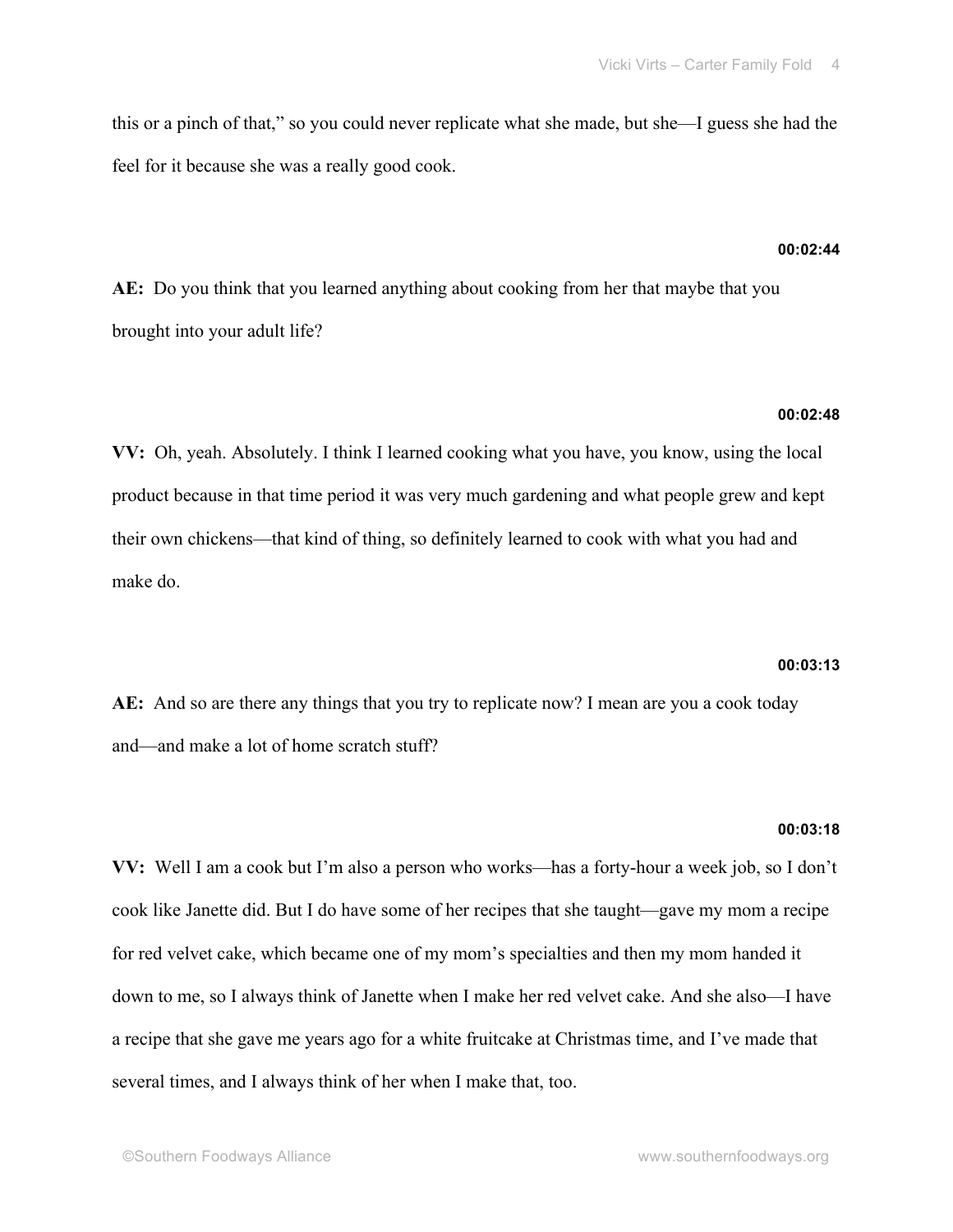## **00:03:56**

**AE:** So when you were growing up and spending nights over there, was—was it just another friend's house or were you aware of their significance as a family in the—in the music world?

## **00:04:06**

**VV:** It was really more of another—it's just a friend's house. I mean we knew that A. P. [Carter] had been well known for his music at one time but, as a child, that really didn't impress you, the importance of it and it—it really didn't play into the relationship when I was a child.

**AE:** Did you grow up in a musical household?

**00:04:29**

**00:04:27**

**VV:** No, I didn't, not at all.

## **00:04:33**

**AE:** Is that kind of an anomaly here, because it seems like so many families grew up with music in the home as a form of entertainment here in the mountains, and so I'd be surprised to know that your family wasn't really a musical family.

**00:04:45**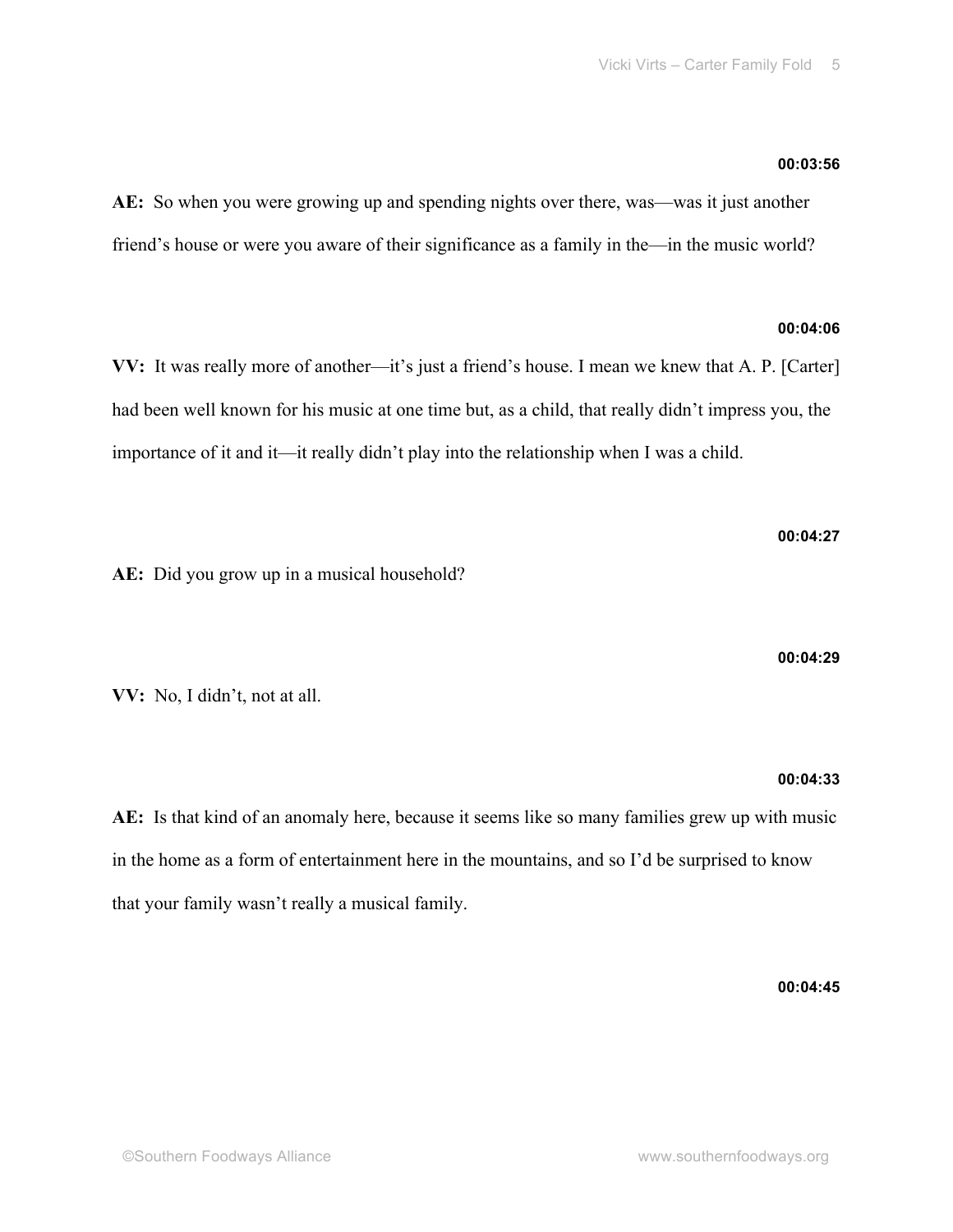**VV:** I don't know. It—it was just something that wasn't present in our home and, you know, Rita was my best friend and it was present in her home, so it was just, you know, something you accepted as a child. You didn't really think about it.

## **AE:** Did you enjoy the music?

#### **00:05:00**

**00:04:59**

**VV:** Yeah, very much so. And at one time Janette even decided she was going to teach Rita and I how to play the Autoharp, and I think just like one lesson she realized that's not happening. **[***Laughs***]** So that—that kind of died a quick death but—but she gave it a shot, anyway.

## **00:05:16**

**AE:** Well and what about just kind of general Appalachian food traditions of this area and just, you know, how people are so self-sufficient and grow so much and can so much and how that relates to your family and what you knew about the Carters growing up?

#### **00:05:33**

**VV:** Well, they weren't really different than every other family because every family did that in the community; everybody had a large garden and canned and froze vegetables. That was, you know, just part of everybody's lifestyle. So they weren't really different from the rest of us in that way. And I—and I think as we grew up and—and we became working moms we kind of dropped a little bit of that tradition, but I see it coming back. I don't think we lost it totally. We still do a little bit, you know, like jellies or pickles or, you know, kept a little bit of it going; but I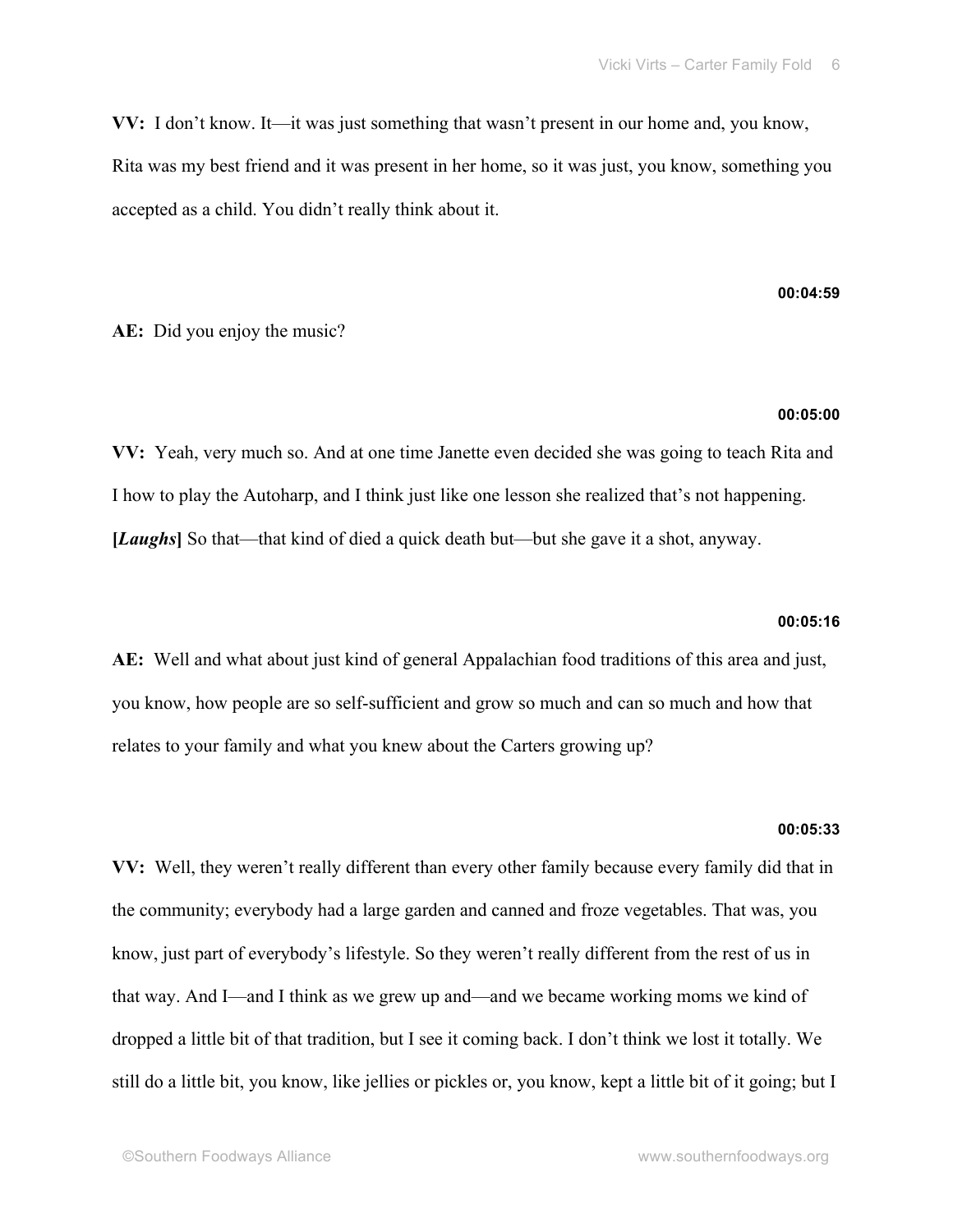think we're starting to see it more come back and—and suddenly it's a really popular movement with the local foods and I—I'm not sure if you're familiar with Barbara Kingsolver, who—who wrote a really you know interesting book about that movement [*Animal, Vegetable, Miracle: A Year of Food Life*,] and she's from our area. And I think suddenly people are thinking it's a new idea, but it's not. It's an old idea that is just coming back.

#### **00:06:37**

**AE:** So she lives in the area still, Barbara Kingsolver; her book is Animal *Vegetable Miracle*. Has she ever been out to the Fold?

## **00:06:45**

**VV:** Not that I know of. I don't, but I hope she comes. We'd love to have her. **[***Laughs***]**

#### **00:06:52**

**AE:** Well I think she needs to come out here. So how long have you been helping out here at the Fold?

#### **00:06:55**

**VV:** Oh, I think I have helped out here off and on since its beginning. For many years, probably about twenty-five years, my mom ran the concession from the beginning of the—the Fold, once the crowds grew a little bit. Janette asked my mom to—to take the concession and so she was kind of an autonomous person in charge of the concession, but we always helped her off and on when she needed it. So that went on for twenty-five years, and then my mom passed away and Rita started taking over the concession, and it just felt right to continue with our role here. It was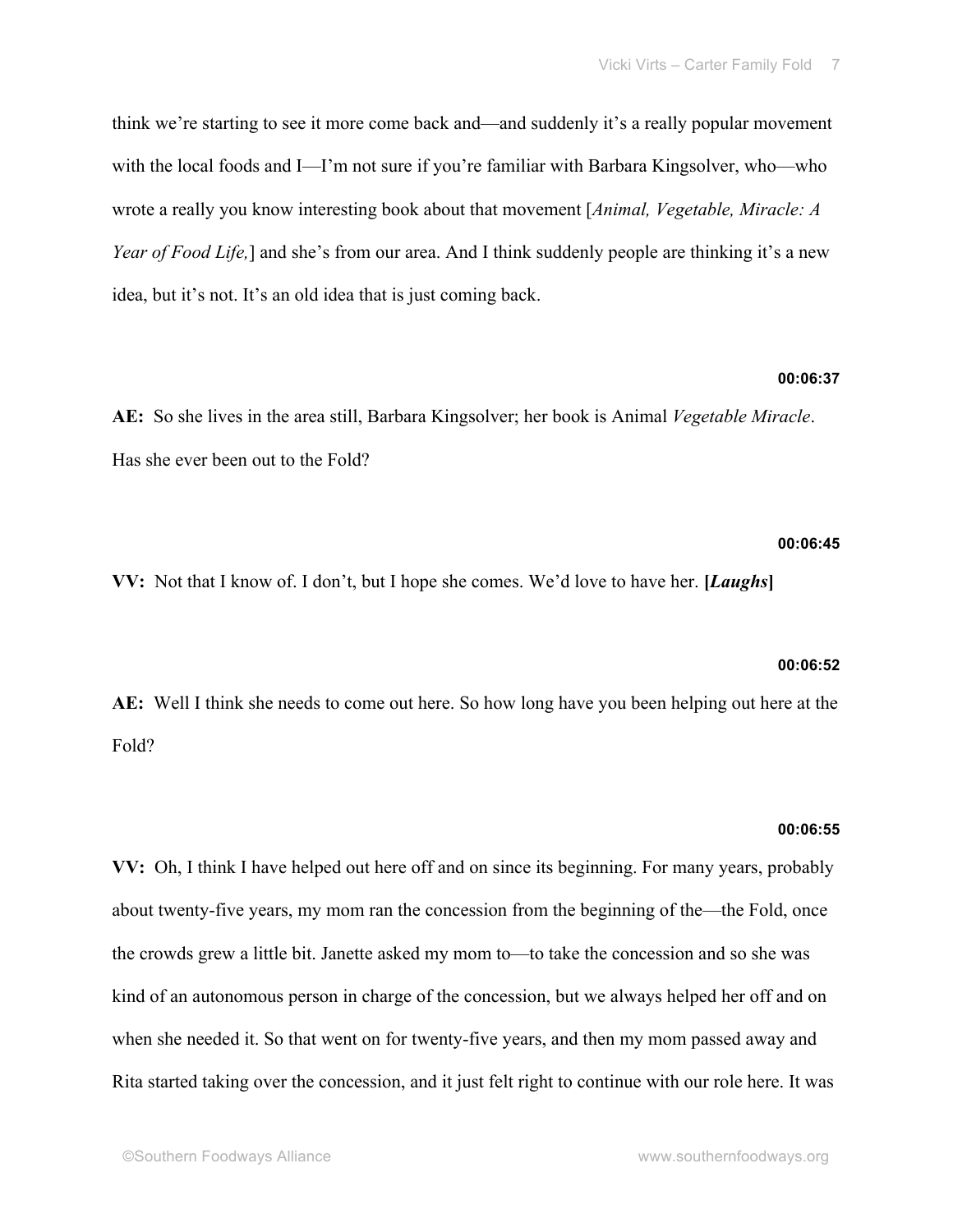a connection to the past and to my mom and to Rita's mom, so we just kept—kept coming. It just felt like home, so we're still doing it.

#### **00:07:49**

**AE:** And what's your mother's name?

## **00:07:49**

**VV:** Her name was Ann Vickers and she and Janette were really, really close friends. They had a wonderful friendship and working relationship, so it was a really nice thing to see.

## **00:08:04**

**AE:** So how have you, since you've been, you know, so close to the family and affiliated with the Fold since the beginning, how have you watched it evolve over the years?

#### **00:08:10**

**VV:** Well, of course, it's grown. It started as a tiny little idea of Janette's to have music in the old store building, which is the museum now and it's grown—it outgrew that locality really quick, and they built this Fold building, and it's just continued to grow and it's lost a little bit of its intimacy. When it first began, it was more locals and everybody knew everybody, and at the end of the show on Saturday night—Saturday nights Janette would always stand at the door and hug everybody and tell them to come back next week. And it's gotten so large, and there's a lot more people coming from outside the local area that it—the intimacy is not there, but it's still a really good family place to come. And—and I think it still is a—a venue where people of all ages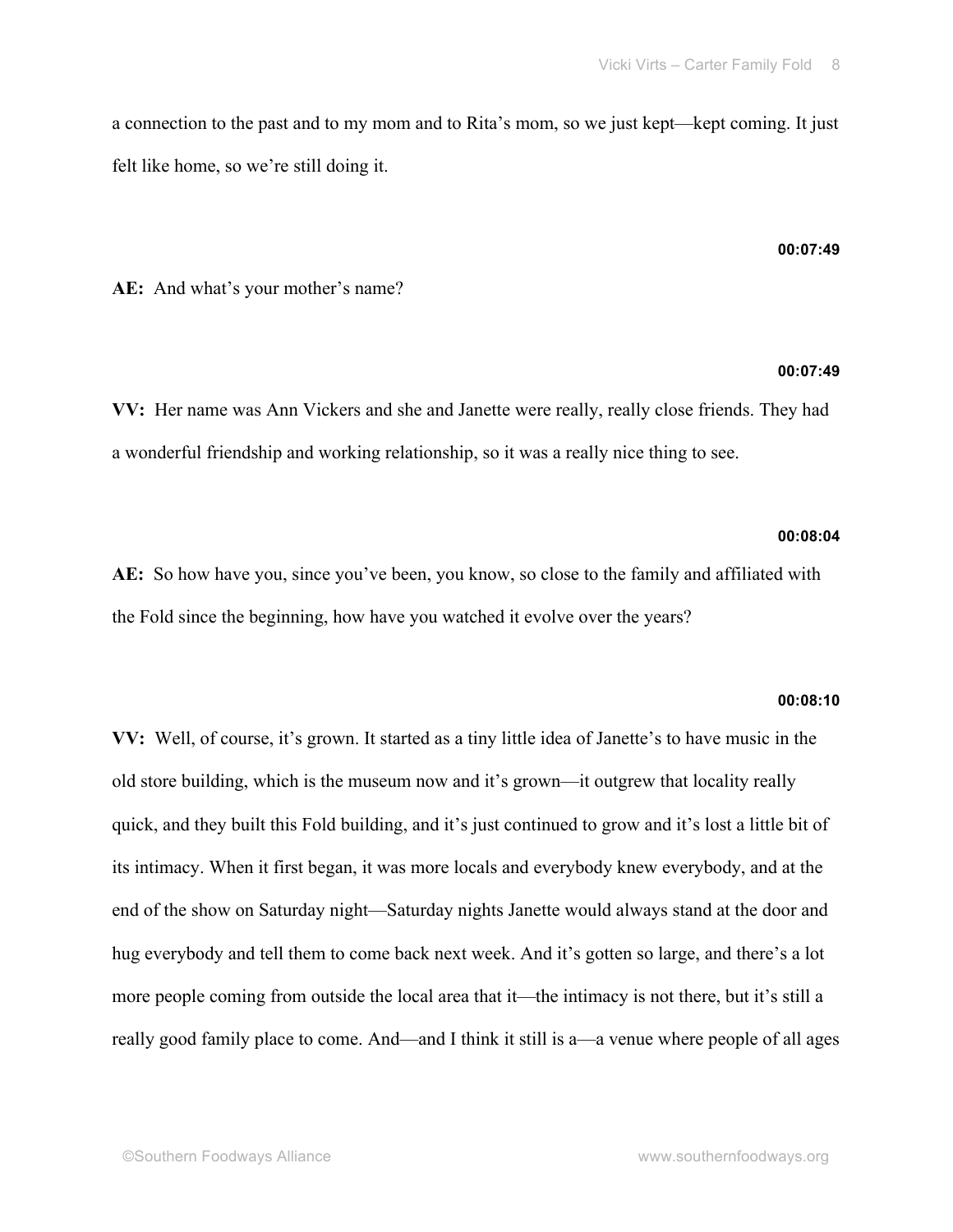come and feel comfortable and have a good time. You still see the children, the teenagers, the adults, the elderly people, just like in the beginning, so I don't think it's lost that.

## **00:09:24**

**AE:** Well can you talk a little bit about the practicality of having the concession stand, of course, but also the significance of—of serving up some traditional Appalachian foods, like the soup beans and the cornbread and people who come from all over the world to the Carter Fold?

#### **00:09:37**

**VV:** Well it's a good way for them to get a—a taste, literally, of our flavor of the area because that is just such a part of who we are is our—our local food traditions with the soup beans, the cornbread—that kind of thing. And it's also a way to make what we serve financially available to everyone. It's inexpensive because it's what's available locally, and that's something that Janette felt very strongly about. She wanted this to be a place where families could come and feed everyone for a—a reasonable price and she wanted to make something available for vegetarians, so the tradition of the egg salad sandwiches were started and continues today. So it's—it's just a good way for everyone to see that this is what we're really like here and it's unpretentious; it's just who we are. We're not trying to impress everybody.

**00:10:38**

## **[End Vicki Virts-1 Interview]**

## **[Begin Vicki Virts-2 Interview]**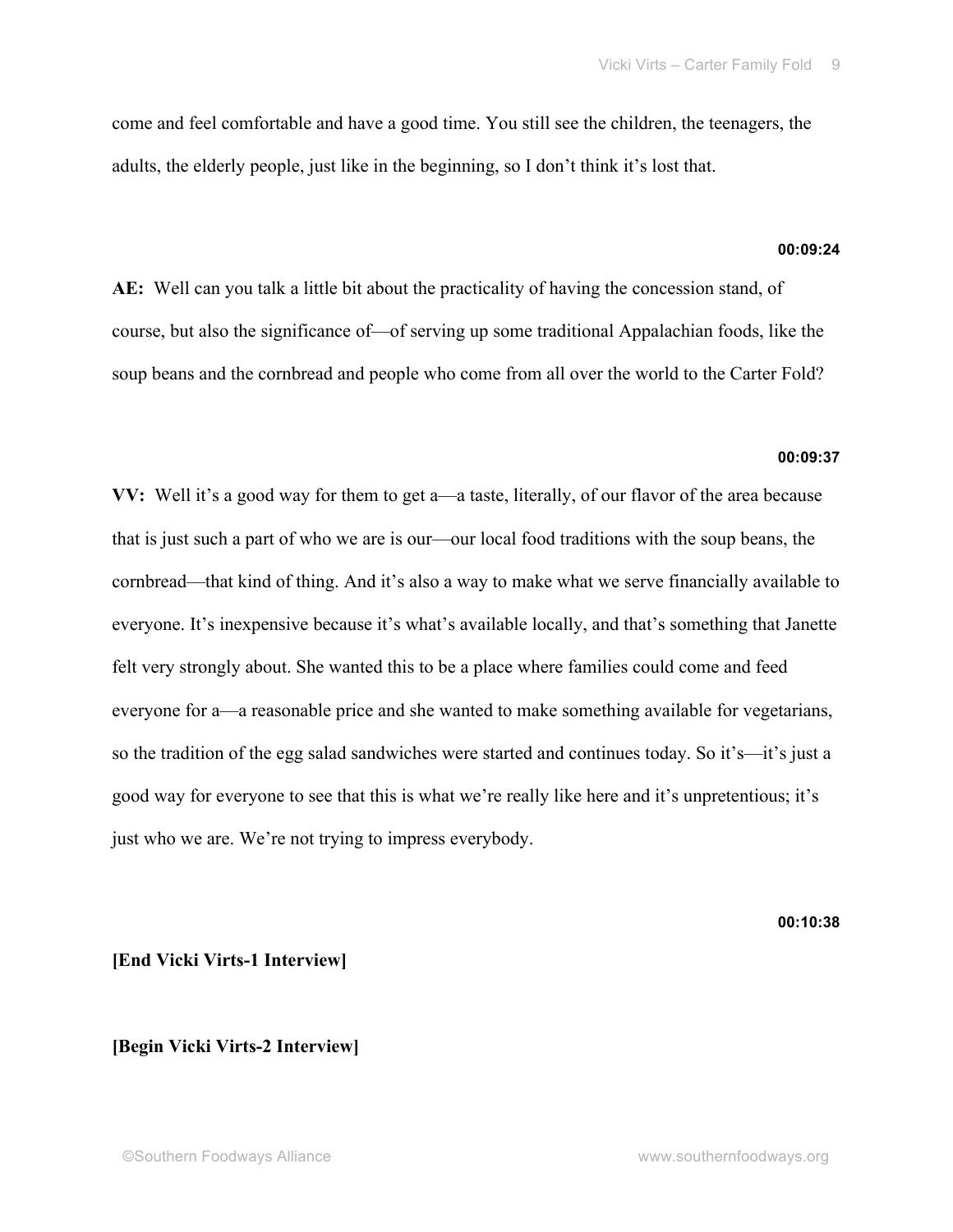#### **00:00:02**

**Amy Evans:** All right, this is Amy Evans again and on February 21, 2009, in Hiltons, Virginia, and I'm back with Vicki. We were just talking about the Fold and had to stop and start again, so here we are. And now Vicki is telling me that she has a good story to tell about cornbread.

## **00:00:18**

**Vicki Virts:** When Rita and I were about twelve years old, we decided that we were going to make supper for my parents. They were working in tobacco, and we came home from school and were like, well, we'll cook supper and have it ready when they get there. And, needless to say, we hadn't done this before, and we decided one of our dishes was going to be cornbread, which we had—we weren't sure about the recipe. So we got out a recipe book and found one for cornbread, and the difference between the recipe and what we made was that the recipe called for self-rising flour or called for plain—plain cornmeal and we had self-rising cornmeal, which already has all the ingredients in it. So we made the cornbread by the recipe, and we put the soda in it. Well when it came out, you could actually see veins of soda in the cornbread. It was horrible. And so when—when my dad cut into it and it, you know—just everybody was like, "Oh, this is bad." Nobody would eat it. So they gave it to my dad's coon dogs. He had a couple old hound dogs and he threw the cornbread out in the backyard. And the dog ate it and gobbled it up, and coon dogs are always starved to death, and the dog ate it up really quick. And he goes you know, he's looking really in pain, and he goes around the corner of the house and you hear this horrendous belch out of that dog **[***Laughs***]**. And it took like, you know, years for Rita and I to live down that little episode about the cornbread. So that was our first foray into cooking, but Rita is a great cornbread cook now so—.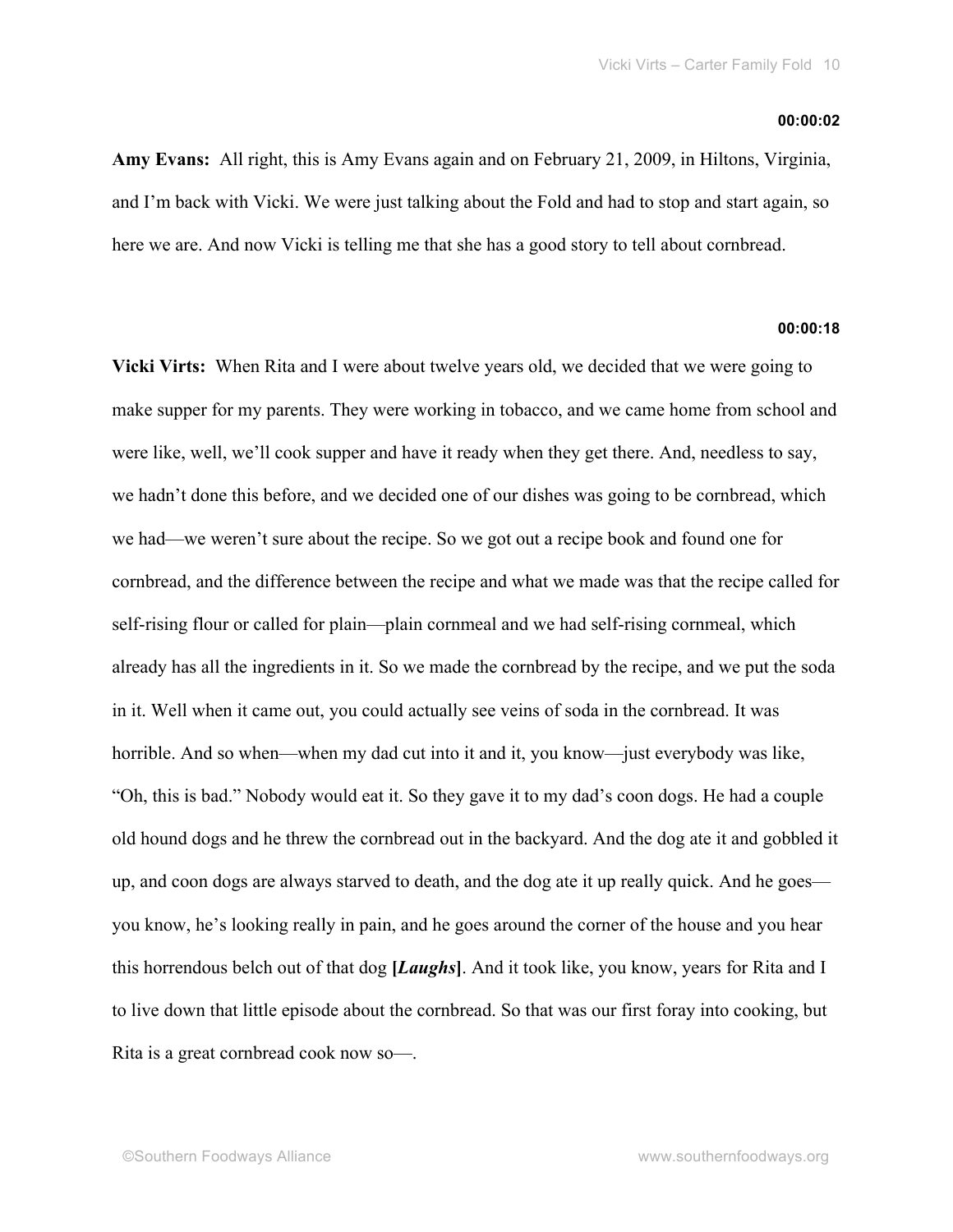| AE: Well, you got to start somewhere.                                                                                                                      | 00:01:57 |
|------------------------------------------------------------------------------------------------------------------------------------------------------------|----------|
| VV: Yeah, absolutely. [Laughs]                                                                                                                             | 00:01:59 |
| AE: So do you make cornbread still today? Is that a staple of your kitchen?                                                                                | 00:02:00 |
| VV: I do make it, yes. It's a little bit better than it used to be. [Laughs]                                                                               | 00:02:03 |
| AE: Well you've had lots of—of trial and error over the years, I'm sure, but would you mind<br>sharing your recipe and kind of your approach to cornbread? | 00:02:09 |
|                                                                                                                                                            | 00:02:20 |

**VV:** If I can remember it. It starts out with a cup and a half of self-rising cornmeal—self-rising and then a half a cup of self-rising flour, an egg, a half a cup of oil, and a cup of buttermilk. And you stir all that up, of course, and have your cast iron skillet on the stove and heat it up and put, you know, like a little—oh, about the size of a hen egg, as Janette would say, of shortening in the—the skillet and let that heat. Take a little dry cornmeal and sprinkle in it and that keeps it from sticking and pour your batter in and pop it in the oven at 450 [degrees] and bake it. That's it.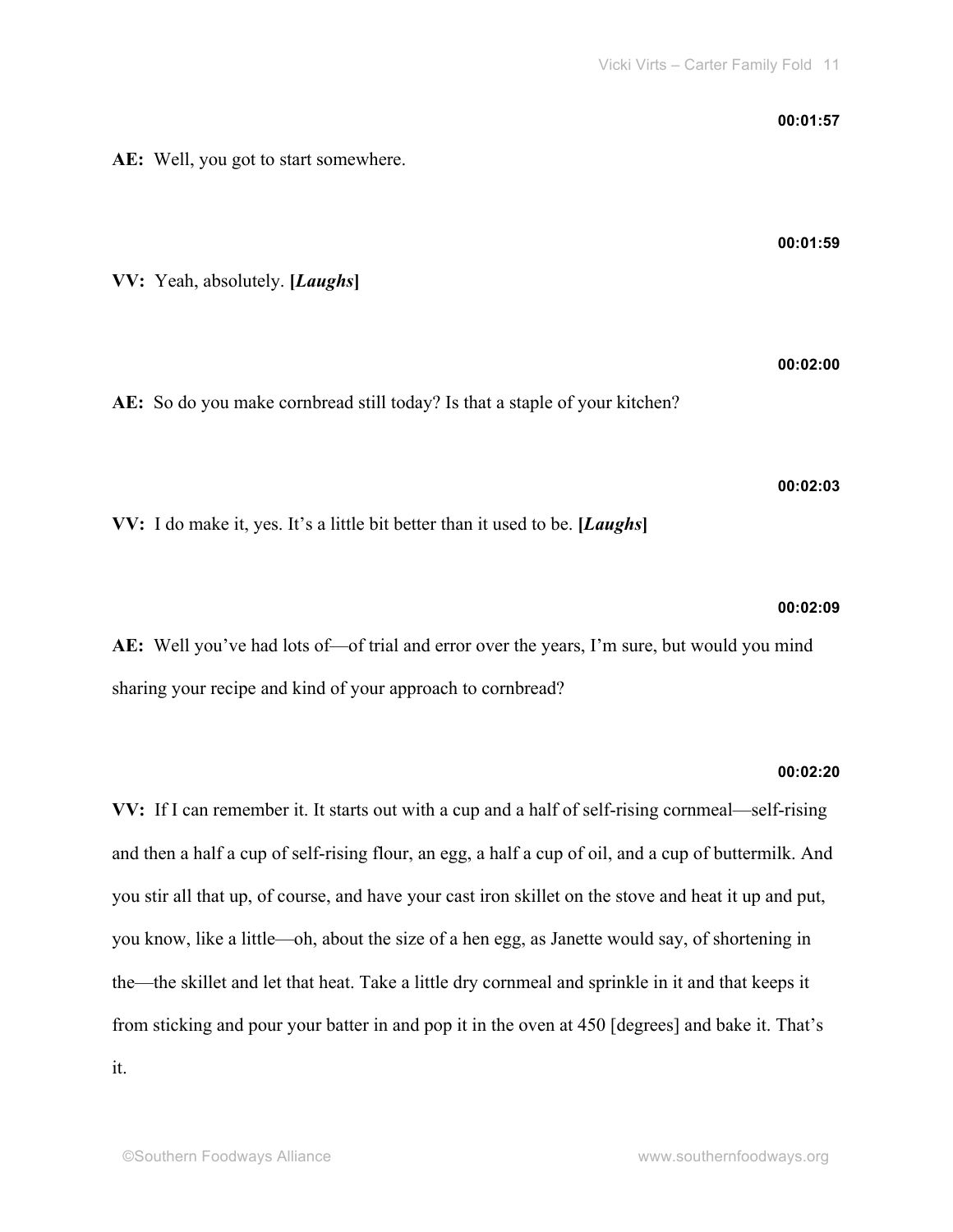own little ways of talking?

**00:03:35 VV:** Well, as I said before, she never really had exact measurements. It was always, you know, a handful of salt, you know, just in the palm of your hand, a little circle of salt, and she seemed

**AE:** So I love that little bit that you just said about a hen egg of—of shortening in the—in the skillet. Are there any little other things like that—that Janette used to say about cooking or her

to know exactly how much that was. And a hen egg of butter or a hen egg of, you know,

know, but I would imagine it's similar, if not exactly the same.

**VV:** Yes, I tell you, we all enjoy that. And it's probably the same one Janette used; I don't

**AE:** So is that recipe something that you got from her—from Janette?

**VV:** It's actually from a relative of Janette's, Fern Salyer, who is one of Janette's first cousins, and that's her recipe.

**AE:** Yeah, I've been hearing a lot about Fern's cornbread. **[***Laughs***]**

## **00:03:15**

**00:03:24**

**00:03:13**

#### **00:03:01**

**00:03:04**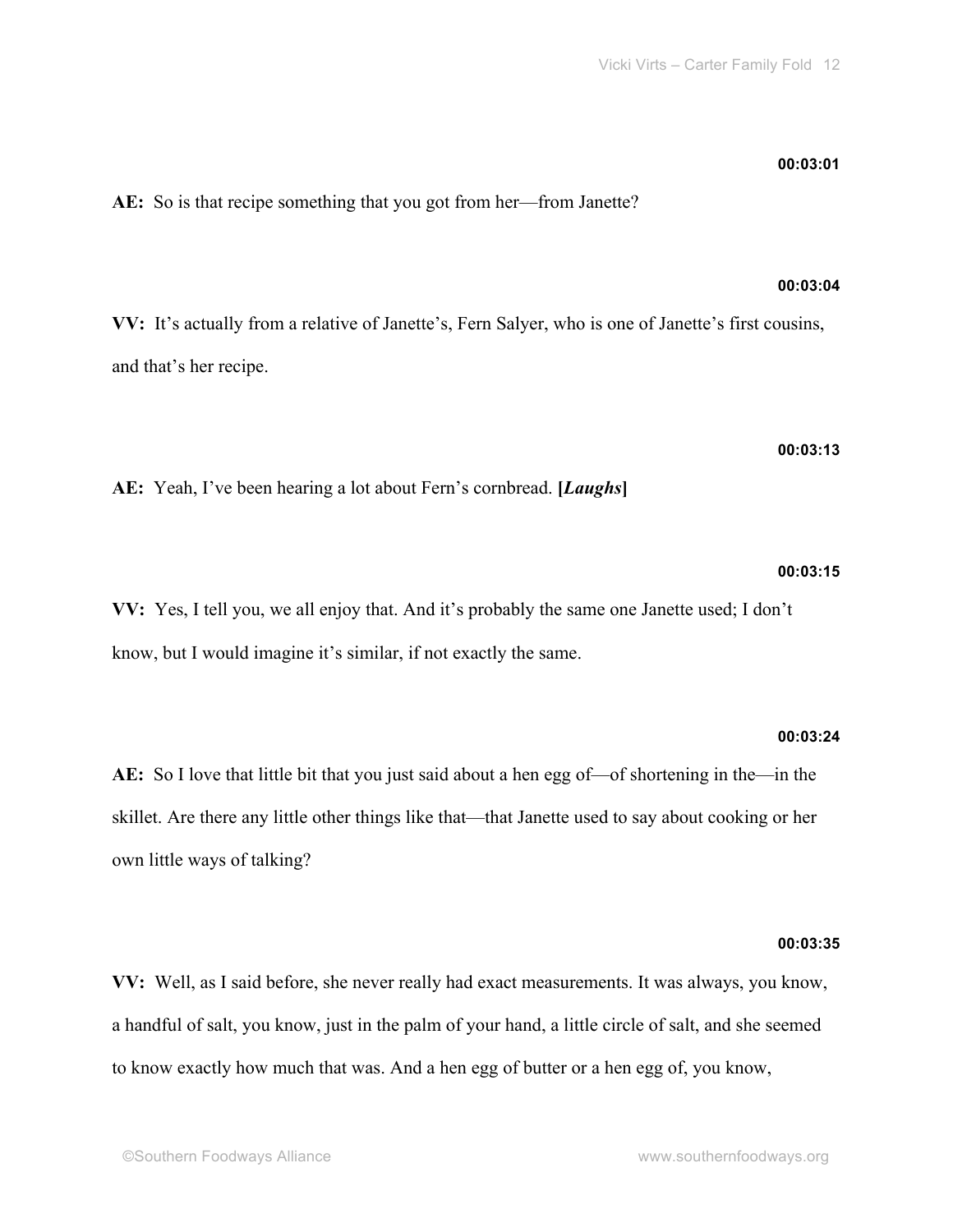shortening, walnut-size, you know, she just used everyday items to kind of help you visualize how much to put in.

#### **00:04:06**

**AE:** And it—you said that you brought a recipe with you today. What is that?

## **00:04:08**

**VV:** I did. This is just a recipe that we developed for our cider here at the Carter Fold during the cold months. We always sell spiced cider, and we have, through trial and error, came up with our own little spice mix that we add and—and this is it.

#### **00:04:28**

## **AE:** Want to read it out, too?

#### **00:04:30**

**VV:** Well you start with a gallon of either apple cider or vinegar, and we make our spice mix ahead of time, so you can make this and store it in a plastic baggie. And you take a cup of brown sugar and then you add either two sticks of cinnamon, or here we just use one teaspoon of the ground cinnamon because we don't really have as much time to simmer this as you might at home. Then we add six whole cloves, a half a teaspoon of ginger, and a fourth of teaspoon of allspice and just put it in your cider and—don't bring it to a boil, just let it simmer slowly. It's really tasty. And if you're at home and you have time, you can throw in like some orange slices or lemon slices, you know, to fancy it up a little bit but—.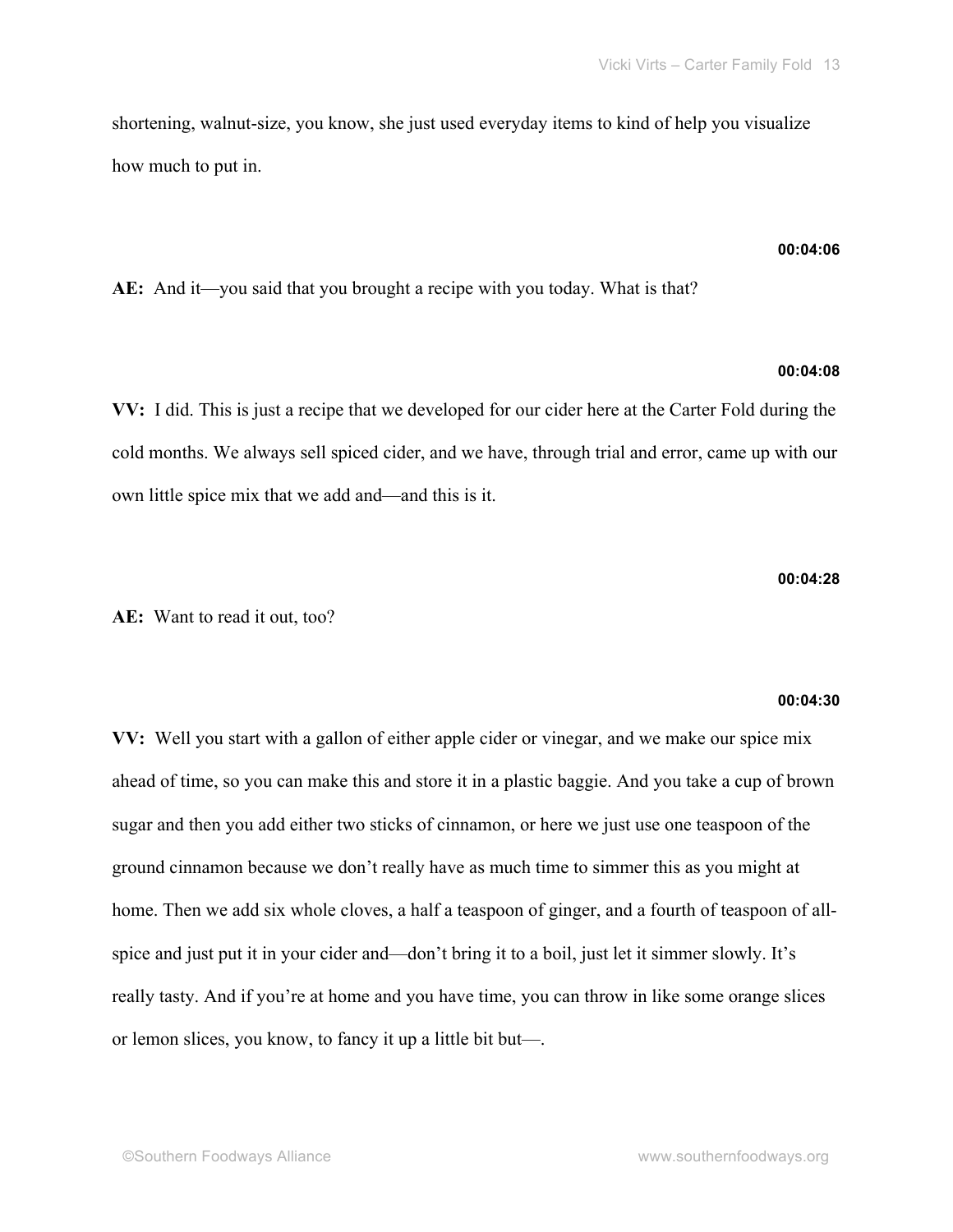#### **00:05:16**

### **AE:** How long has that been a winter tradition here?

#### **00:05:18**

**VV:** Gosh, probably, hmm, I don't know. I would say at least five or six years but maybe longer. Time—time kind has a way of getting away from you, so I would think at least that long.

#### **00:05:32**

**AE:** Have there been other kind of seasonal food things that have been introduced over the years or things that have—were introduced in the beginning that aren't here anymore?

#### **00:05:40**

**VV:** Well, when Janette first started the concessions, she made her own barbecue, her own homemade barbecue. It was—we called it barbecue, but it was more like a Sloppy Joe. It was a ground beef that she boiled down and then added barbecue sauce to, and that was a tradition for a long time. But the crowds have just gotten so large and—and people now have, you know, outside jobs, so they don't have as much time to cook, so that kind of fell by the wayside and they just buy you know barbecue. **[***Laughs***]**

## **00:06:19**

**AE:** Now Rita was talking earlier about homemade desserts and things, and I just walked through the concession stand and saw a bunch of beautiful slices of cake. Can you tell me anything about those?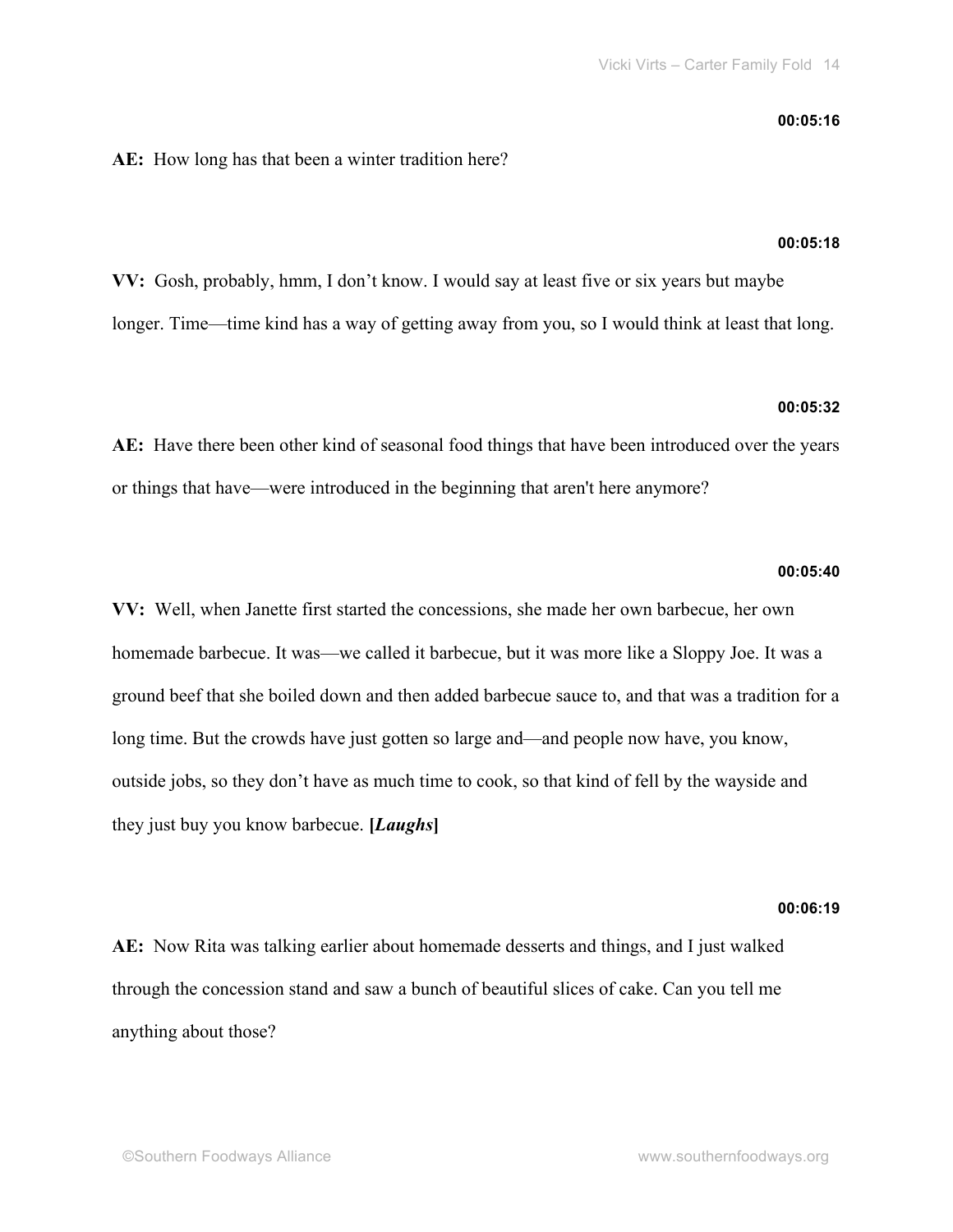#### **00:06:28**

**VV:** Well those are—different ladies have just kind of taken this on as—as their project and and every week they make a couple of homemade cakes, and whatever recipe strikes their fancy is what you get that week and—and they're wonderful. They're homemade and gigantic slices, big enough for about two people out of each one, but it's really good. And it's just, I think the Fold is a wonderful place because it makes everyone feel like family and everyone belong, and that's what these ladies who bring the cakes are a part of that feeling.

## **00:07:09**

**AE:** And they're all local? Are they older ladies?

#### **00:07:12**

**VV:** Well they probably are. **[***Laughs***]** We don't like to think of ourselves as older, but I guess they are. You know, they're—they're ladies whose families are grown now, and they don't have the full nest and have a little bit more time, so yeah. And they are local ladies who come every week and this is just part of their—their tradition. You know, they look forward to coming and seeing all their friends on Saturday night and helping out, and they all love Rita. They loved Janette before—I think Janette and Rita both just have this way of making people feel loved and appreciated, and if you talk to people about Janette, and I'm sure you've noticed this, that everybody felt like they had a special relationship with her. Their relationship was one of the most special, and she just had that ability to make everybody feel like they were special and and Rita does it, too.

## **00:08:12**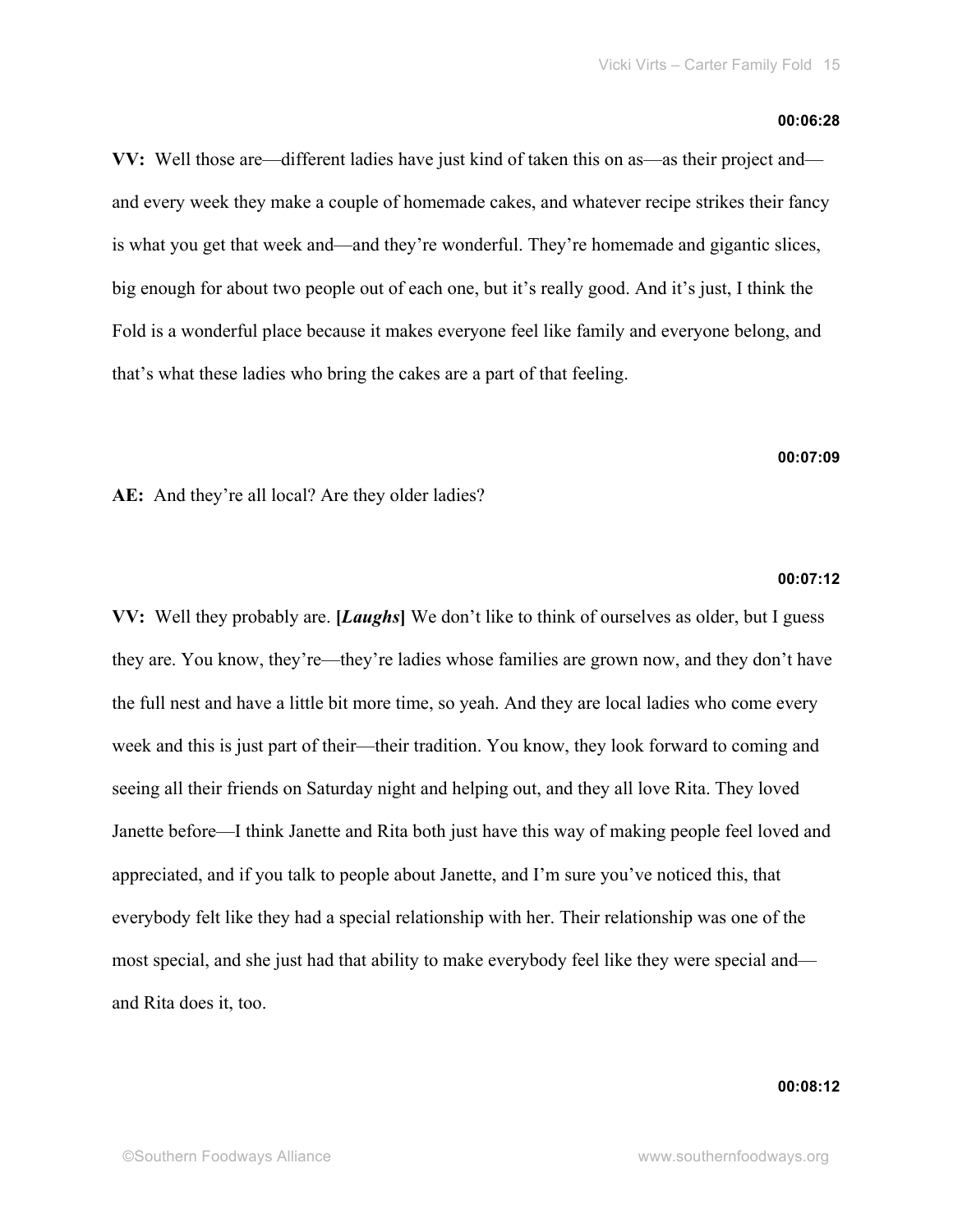**AE:** Now have you had, over the years, some nights that—that stand out in your memory here at the Fold?

## **00:08:19**

**VV:** Well there are, you know, everybody has their own special favorite bands, and you can just remember nights when the chemistry was right, the band was great, and the crowd was really enthusiastic, so there are certain nights. The Red Clay Ramblers were an old-time band that everybody has always loved and their—their performances here at the Fold have been really special to a lot of us and just that kind of thing, you know. Some nights are on and some are off, but they're all special in their own way.

## **00:08:56**

**AE:** And what kind of—what kind of things do you hear from people who come here for the first time and have this experience and come for the music but then get so much more?

#### **00:09:05**

**VV:** Well you—you hear a lot of surprise from people about how inexpensive it is because I think people are used to going to a venue and—and just being bled dry financially, you know, and that's not what the Fold does. We're—we're trying to offer things at a value that people with families—large families can come and—and, you know, afford it. So we hear that a lot and we have visitors from—we've had visitors from Japan and a lot of different foreign countries and that's always really interesting to see their reaction to our food. I remember one couple from Japan came and—and they ordered and obviously they spoke no English, and they were just kind of pointing at what they wanted and they ended up with a hot dog and they opened it—they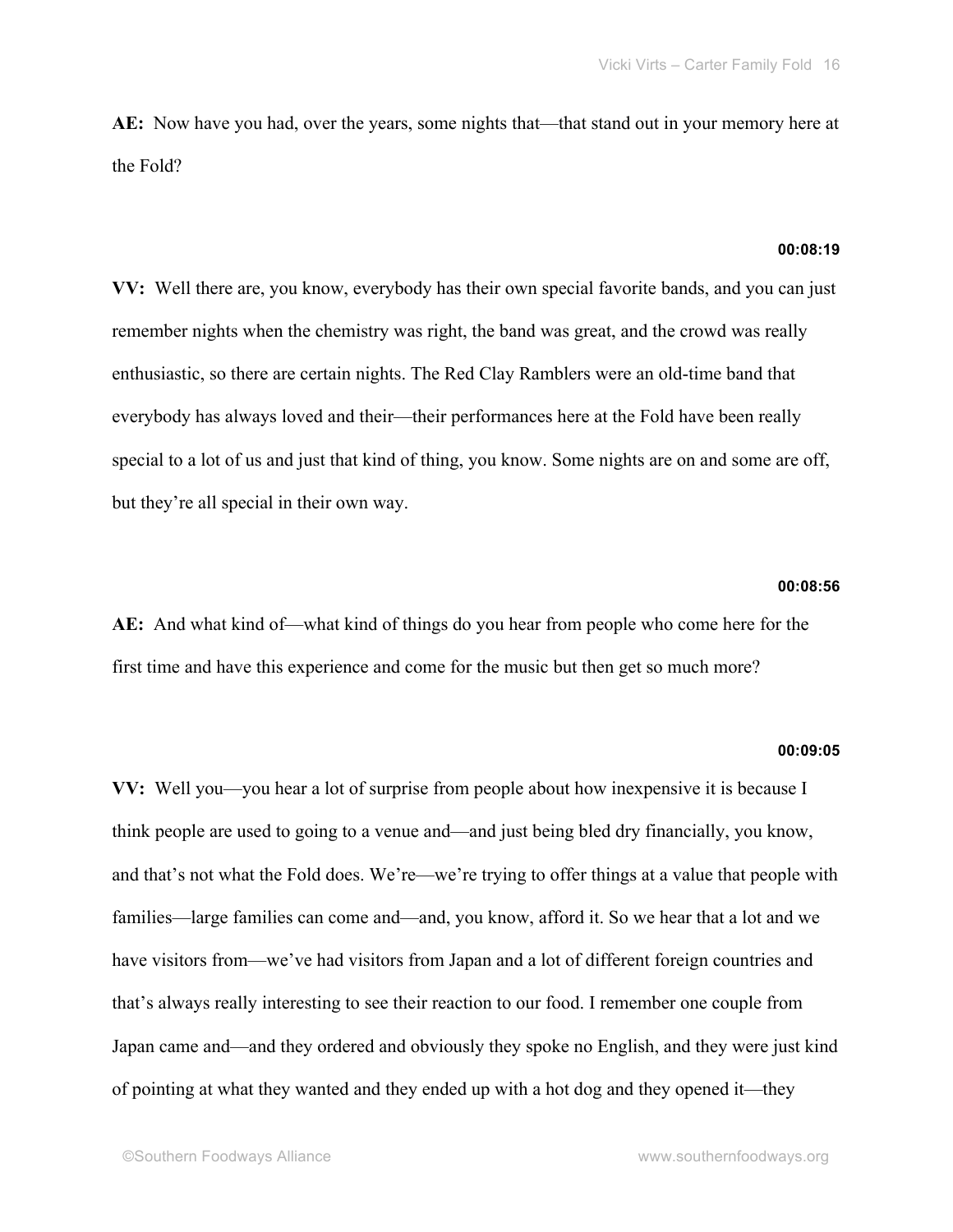opened the paper so carefully and looked in. It was just like them opening a Christmas present. They had no idea what they were getting. So it's fun to see the people's different reactions like that.

## **00:10:12**

**AE:** Do you ever try and like really push the soup beans and cornbread to people as a more traditional kind of food of this area or people just—it's just up to the people to figure it out?

## **00:10:21**

**VV:** No, we don't really push anything. We're just like, you know, try—and word of mouth goes—I mean we don't need to push it because people in the—the audience are pushing it, you know. They've got a bowl of soup beans and cornbread, and somebody is asking them about it and they're saying, "It's great. Try it." So we don't have to, you know. It does it itself.

#### **00:10:47**

**AE:** And we've got the band [Tennessee Skyline] arriving here. Hey, how are you doing? **[***Laughs***]** And we're in the green room here. Well is there anything about Janette or Rita that I might not know to ask that you would like to share?

#### **00:11:03**

**VV:** I can't think of anything except that they're really genuine people who are doing this for totally unselfish reasons. And I don't think people realize what a sacrifice it's been for them to do it. I mean it—it takes—and it took with Janette and it still continues to take with Rita, so much of their time and they do it for totally unselfish reasons because they want to carry on the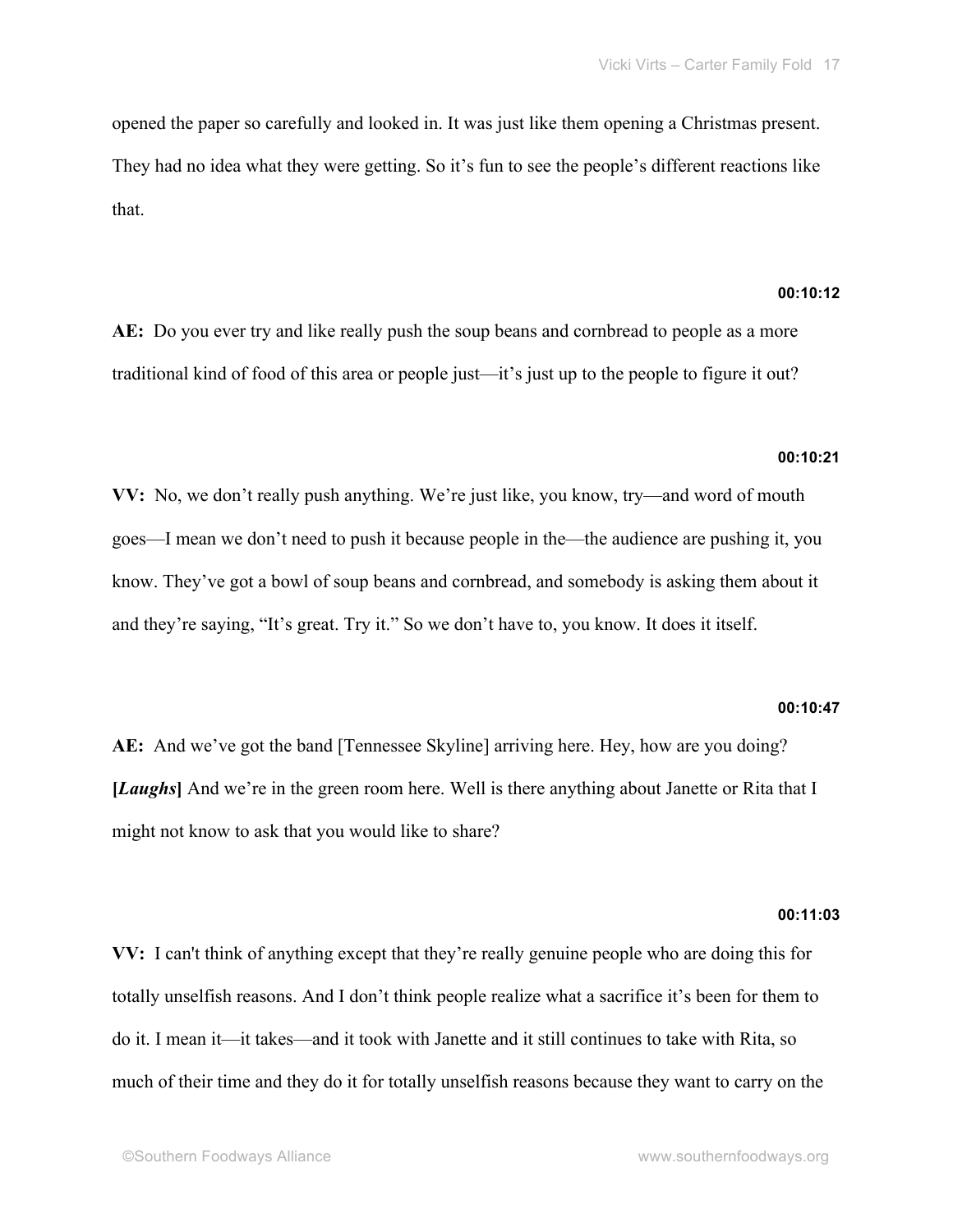traditions of A. P. And you just don't find people who are that unselfish very often, and I think they need to get a lot of respect and a lot of honor for that. And I totally feel that way. It's just so nice to see somebody do something for an unselfish reason.

## **00:11:51**

**AE:** Well and that begs the question of what the future might be for the Fold if—when you know—if and when Rita retires or isn't here anymore to carry on the legacy. Is there someone standing in line to—to take it on?

#### **00:12:04**

**VV:** Well, I really feel hopeful. There—there is a different generation, the next generation of grandchildren, Janette's grandchildren. Rita has two sons, and her brother Dale has a couple of sons and her brother—her older brother, Don, had a daughter, Melissa, and Melissa has a son so there's—there's people, you know, and their time will come when they're ready. I think some of them will step up to the plate. I have no doubt that the Fold will go on.

#### **00:12:39**

**AE:** Do you think that the—the music will change much or the food as—as decades pass by?

### **00:12:46**

**VV:** I think the changes in the food will be—will be slow like they have over the last thirty-five years, you know. Things gradually change a little bit but not a lot and the music, I—you know everything changes. Nothing stays the same. That's just life. But I think the goal of the Fold will always stay the same to present entertainment in an affordable family atmosphere and to—and to